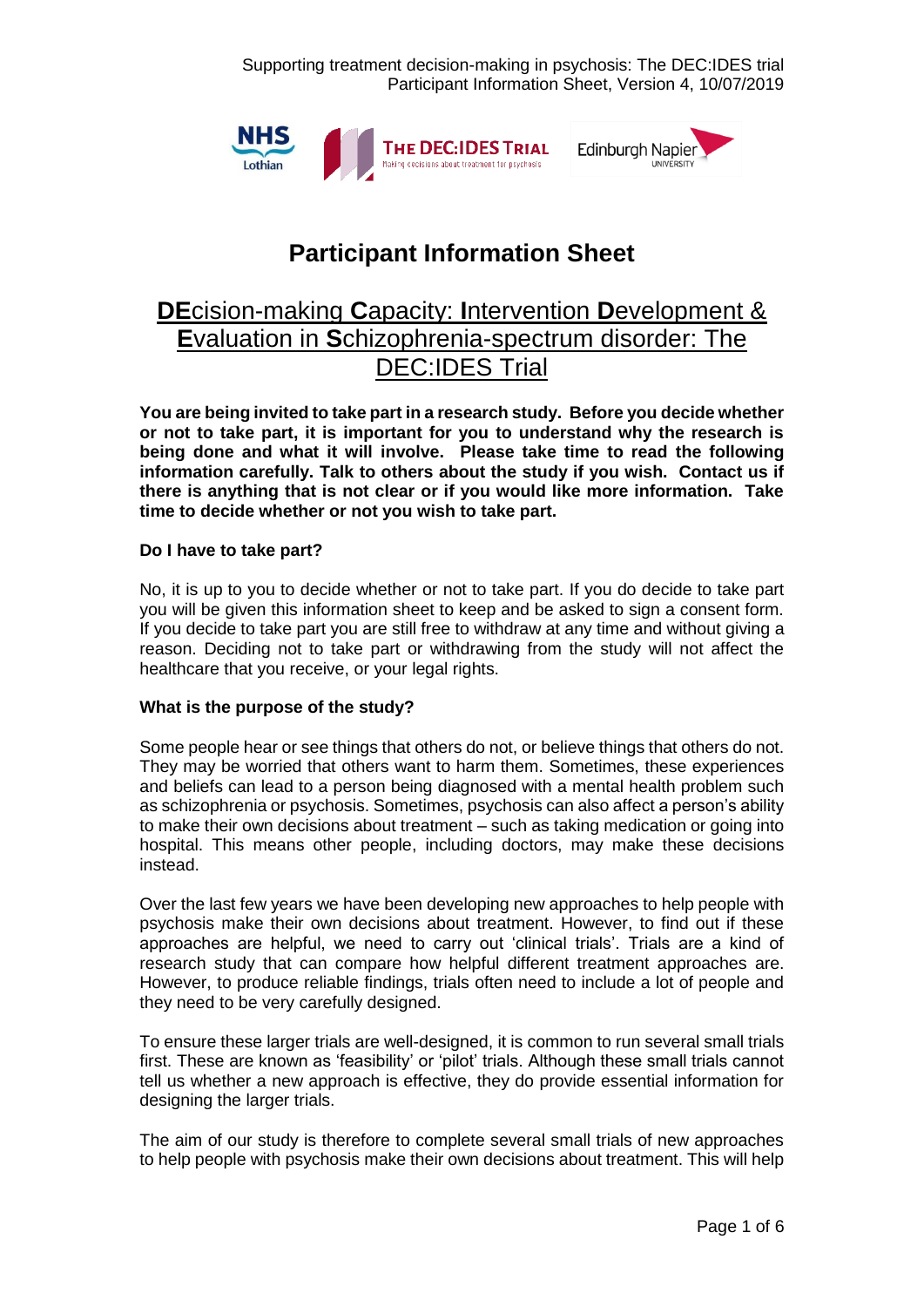us design larger trials of these new approaches, which will help to ensure they produce reliable results.

#### **Why have I been asked to take part?**

You have been invited to take part because:

- your doctor has given you a diagnosis of schizophrenia or a related psychotic illness.
- you may benefit from having support to make decisions about your treatment
- you are in contact with mental health services in NHS Lothian.

Please note further assessment is required to confirm whether you are eligible to take part in the study. The researchers will only know this once they have met with you and asked you some additional questions about your mental health and treatment. We will let you know the outcome of this assessment as soon as possible.

#### **What will happen if I take part?**

- A staff member from your NHS mental health team will give you this form to read. If you are interested in taking part, then this staff member will ask you for your permission to share your name, contact details and some information about your condition and care with the researcher. This will allow the researcher to begin to assess whether you are able to take part, and to contact you directly.
- With your agreement, the researcher will arrange to meet with you, either on the phone or in person. This will allow you to ask the researcher any questions you like about the study. If you decide you don't want to take part, then the researcher will not contact you again.
- If you remain interested in taking part, then the researcher will contact you no sooner than 2 days after this first meeting, to give you time to think about it before deciding. You can have a longer time if you prefer. The researcher will then invite you to meeting in person, where they will assess in more detail whether you are eligible to take part. They will ask you some questions about your mental health and the treatment you receive. If this assessment confirms you are eligible to take part then the researcher will ask you to sign a consent form. The researcher will check you understand everything on the form before you sign it.
- Sometimes, a person may lose the ability to decide whether or not to continue taking part in a study. This can happen if they become unwell. If this happens to you and you live in Scotland, we will ask your nearest relative, welfare attorney or guardian if they would like to give consent on your behalf to continue with the study. At all times we will follow the legal requirements of the Adults with Incapacity (Scotland) Act 2000. This means you would still be free to withdraw from the study at any time and without giving a reason.
- If you live in England and lose the ability to decide whether or not to continue taking part, we will seek and follow the opinion of your 'Consultee' as to whether you would wish to continue. Your Consultee will be someone who you know and trust. At all times we will follow the legal requirements of the Mental Capacity (England and Wales) Act 2005. This means you would still be free to withdraw from the study at any time and without giving a reason.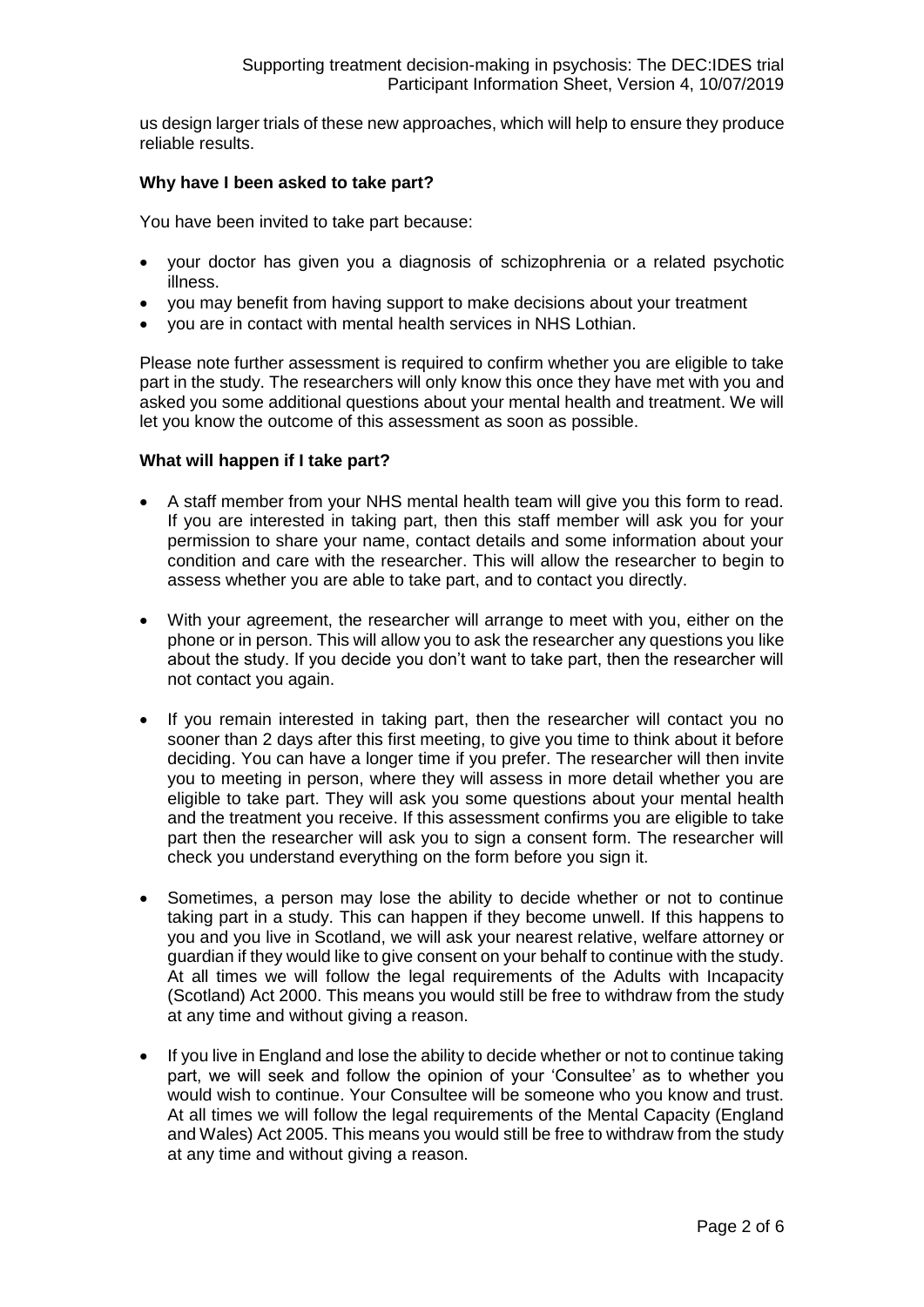- If you decide to take part, then a researcher will meet with you several times over a 24-week period. In each meeting, they will ask you questions about your mental health and the treatment you receive. With your permission, these meetings will be audio-recorded.
- During this 24-week period, you will be invited to enter 1 of 3 clinical trials, based on the type of difficulties you have.
- In each trial, you will have a 50% chance of receiving either 6 weekly 1-hour sessions of therapy to help you with decision-making, or 6 weekly 1-hour sessions of more in-depth assessment of what helps or hinders your decision-making. This will be decided randomly. This means neither the researchers, the therapist or the participant can choose what they will receive. This is important for finding out which approach is most helpful and safe.
- The therapy sessions are designed to help you with one of the following type of difficulty:
	- o Low self-esteem
	- o Fears about your diagnosis
	- o Gathering information before making decisions
- The assessment sessions are designed to gather more information about what helps or hinders your decision-making ability. If you are offered this, then the therapist will offer to meet with you after the study is over to discuss the results of this assessment. They will help you understand why you might have difficulties in decision-making, and what could help you with these. With your permission, we will share this information with your clinical team.
- We will also invite some participants to tell the researcher more about their experiences of taking part in the study. Some participants will be invited to tell us more about any improvements they had in their decision-making. These extra meetings should last around 1 hour and will also be audio-recorded. We may quote some of the things you tell us in any reports we produce, however we will not reveal your name or other information which could identify you.

#### **What are the possible benefits of taking part?**

- If you receive help for self-esteem, fears about your diagnosis or using more information before making decisions, then you may experience improvements in these areas.
- Taking part in this study may also help you understand the factors that help or hinder your ability to make decisions about your treatment. This may help your clinical team work out how best to support you in the future.
- The results of this study may also contribute to better mental health care and treatment for people experiencing similar difficulties.

#### **Who is doing this study?**

Dr Paul Hutton (Associate Professor, Edinburgh Napier University) is leading the overall study. The research team in Scotland includes Professors Thanos Karatzias, Brian Williams and Jill Stavert, and Associate Professor Nadine Dougall, from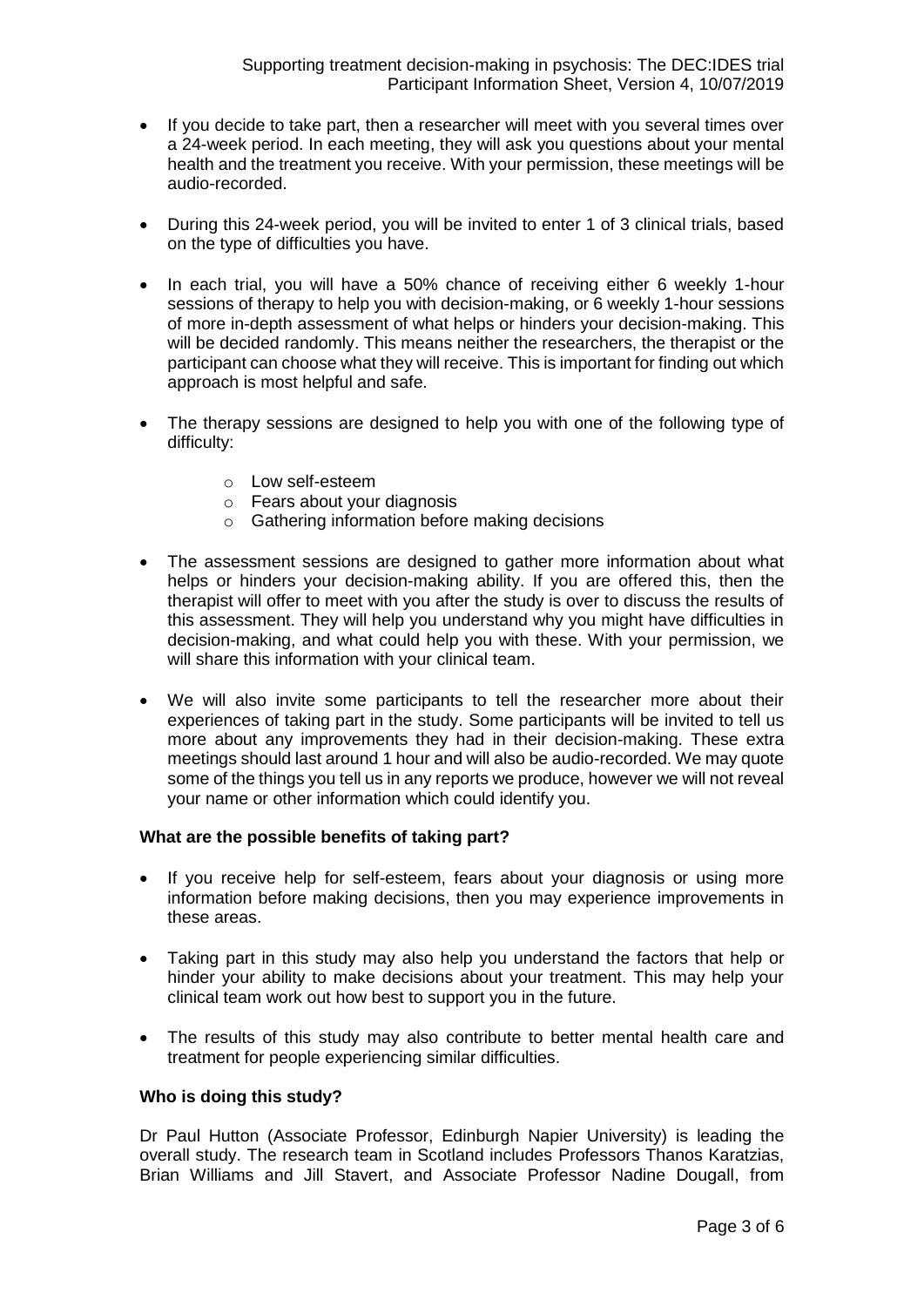Edinburgh Napier University, Dr Suzanne O'Rourke from University of Edinburgh, Dr Sean Harper and Dr Andrew Watson from NHS Lothian.

The research team in England includes Dr Chris Taylor (Pennine Care NHS Foundation Trust), Dr James Kelly (Lancashire Care NHS Foundation Trust), Dr Peter Taylor (University of Manchester) and Professor Richard Emsley (King's College London).

The study is funded by the Chief Scientist Office (Health Improvement, Protection and Services Research Committee – Response Mode Funding Scheme).

#### **What are the possible disadvantages and risks of taking part?**

- The number of assessments you might be asked to take part in ranges from 2 to 3. However some participants will also be invited to 1 or 2 additional meetings. These assessments and meetings can vary in length. This depends on lots of things, including how you are feeling at the time.
- We will offer breaks every 30 minutes and we will work flexibly according to your needs. Efforts will be made to make the meetings as comfortable as possible for you. We will reimburse you for your travel expenses and time, with a £10 Tesco voucher per each of the 2 or 3 assessments. At no point should you feel under pressure to complete the assessments.
- If any aspect of the study causes you distress or you become upset or anxious, this will be communicated to your mental health team team so that they can follow up with you.
- If it appears that you present a serious risk to yourself or to other people, this will also be communicated and standard NHS procedures would be followed.

### **What if there is a problem?**

If you live in Scotland and have a concern about any aspect of this study please contact Dr Paul Hutton by phoning 07514 054545 or emailing [p.hutton@napier.ac.uk](mailto:p.hutton@napier.ac.uk)

If you live in England and are receiving care from Pennine Care NHS Foundation Trust, you can contact Dr Chris Taylor by emailing chrisditaylor@nhs.net or 0161 2537661.

If you live in England and are receiving care from Lancashire Care NHS Foundation Trust, you can contact Dr James Kelly by emailing [j.a.kelly@lancaster.ac.uk](mailto:j.a.kelly@lancaster.ac.uk) or 01772 773498

They will do their best to answer your questions.

If you would like to speak to someone independent from the study, please contact Dr David Carmichael (NHS Lothian) at [david.carmichael1@nhs.net](mailto:david.carmichael1@nhs.net) or 01506 523748

In the unlikely event that something goes wrong and you are harmed during the research and this is due to someone's negligence then you may have grounds for a legal action for compensation against your NHS organisation but you may have to pay your legal costs. The normal National Health Service complaints mechanisms will still be available to you (if appropriate).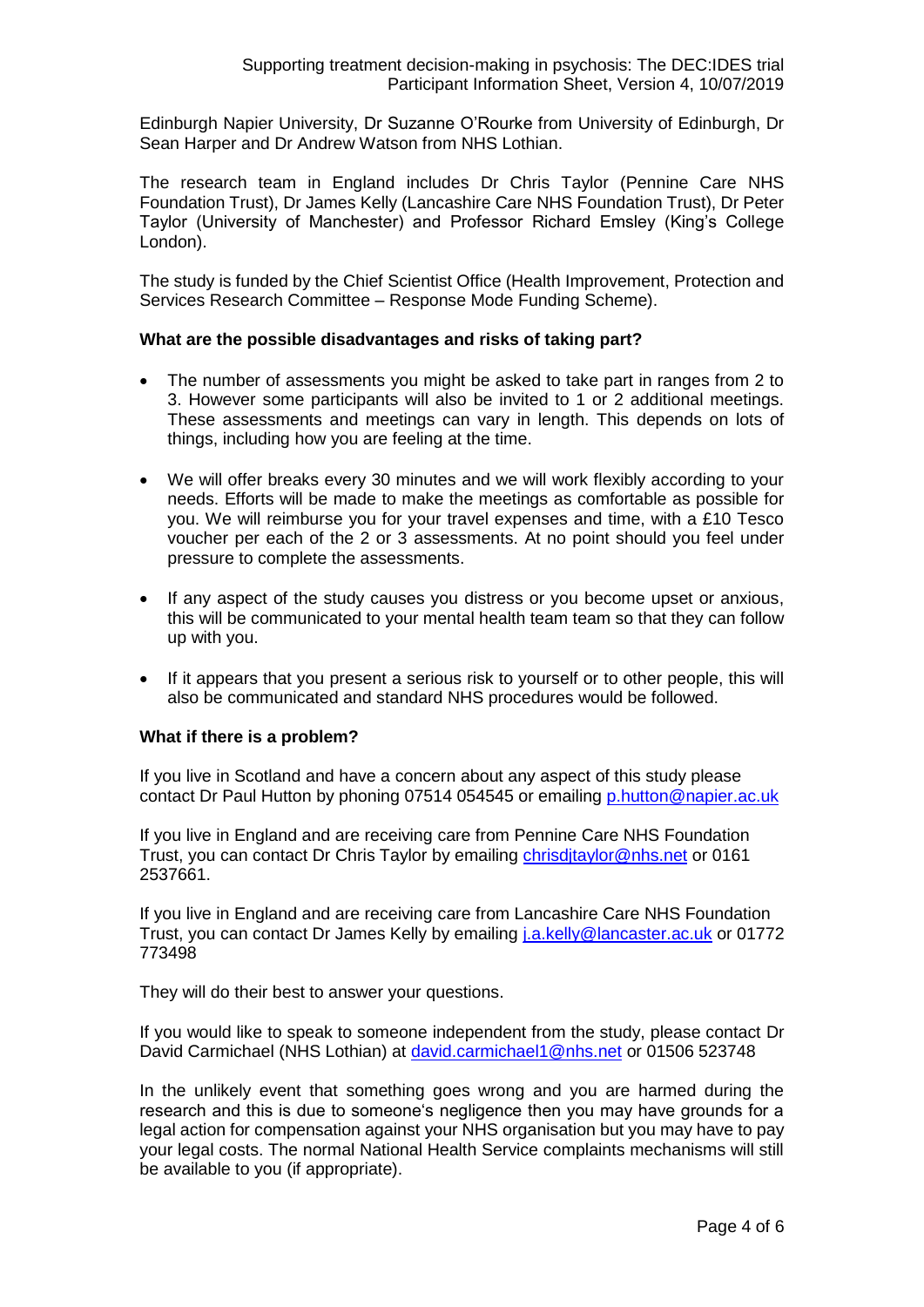#### **What happens when the study is finished?**

For most participants, their involvement in the main part of the study will end around 24 weeks after they joined it. For some participants (those who joined the study later on), their involvement will last around 8 weeks only. Some participants will also be invited to attend additional meetings with the research team.

At the end of the research we will analyse the data from all the participants and write a report. Your data will be made anonymous as soon as possible and less than three months after your last session. The anonymous data will be kept for 10 years. We may quote some of the things you tell us in any reports we produce, however we will not reveal your name or other information which could identify you.

You can choose to have a summary of the results and outcome of the study sent to you once the research has been completed. This information will also be available on our study website www.decides-trial.com.

#### **Will my taking part in the study be kept confidential?**

All the information we collect during the course of the research will be kept confidential and there are strict laws which safeguard your privacy at every stage. With your consent we will inform your GP that you are taking part.

To ensure that the study is being run correctly, we will ask your consent for responsible representatives from the Sponsor (Edinburgh Napier University) and NHS Lothian to access your medical records and data collected during the study, where it is relevant to you taking part in this research. The Sponsor is responsible for overall management of the study and providing insurance and indemnity.

Should information come to light from disclosure during the study suggesting that you, another adult or a child is at risk of harm, standard NHS procedures would be followed to address this risk which may limit confidentiality. Any such disclosure would be handled within NHS policy and would protect confidentiality as best possible.

All identifiable information used at the beginning of the study will be destroyed as soon as possible and replaced with anonymous identifiers. All identifiable information will be kept in NHS sites, before being destroyed.

#### **What will happen to the results of the study?**

The study will be written up as a scientific journal article. The results will also be presented at conferences. You will not be identifiable in any published results. You can choose to have a summary of the results and outcome of the study sent to you once the research has been completed.

#### **Who is organising the research?**

This study is being organised and sponsored by Edinburgh Napier University.